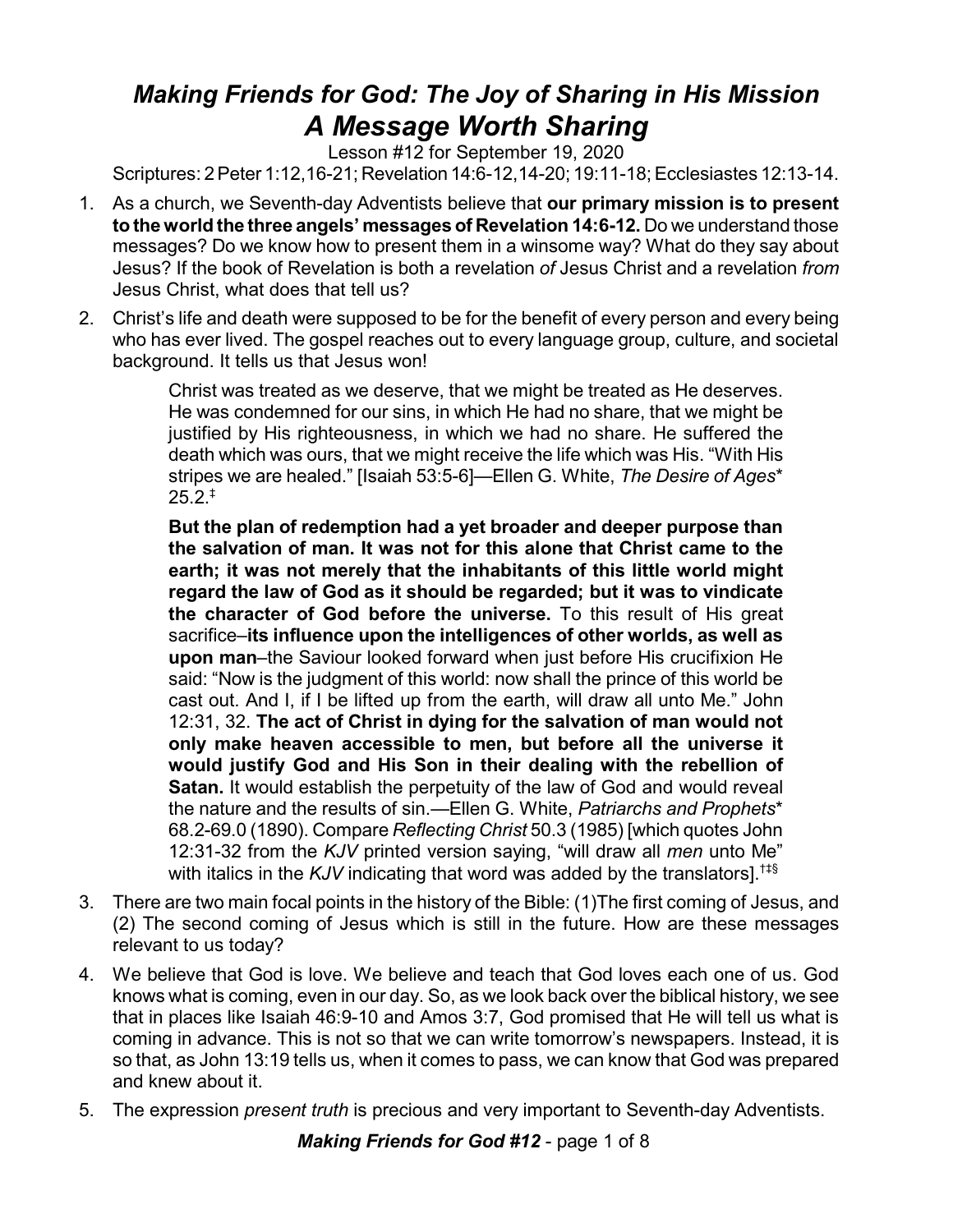- **2 Peter 1:12-15**: <sup>12</sup> And so I will always remind you of these matters, even though you already know them and are firmly grounded in the truth you have received. 13 **I think it only right for me to stir up your memory of these matters as long as I am still alive. 14 I know that I shall soon put off this mortal body, as our Lord Jesus Christ plainly told me. 15 I will do my best, then, to provide a way for you to remember these matters at all times after my death.** —American Bible Society. (1992). *The Holy Bible: The Good News Translation*\*(2nd ed., 2 Peter 1:12-15). New York: American Bible Society. †
- **2 Peter 1:12**: Wherefore I will not be negligent to put you always in remembrance of these things, though ye know them, and be established in the **present truth**.—*The Holy Bible: King James Version.*\* (2009). (Electronic Edition of the 1900 Authorized Version., 2 Peter 1:12). Bellingham, WA: Logos Research Systems, Inc.†
- 6. And what was that **present truth** that Peter was thinking about? In Peter's day, it was the truth about the life and death of Jesus Christ. In our day, it is the truth about living during the times of the pre-advent judgment and preparing for the second coming.
- 7. But, God is always free and fair. He gives each one of us an opportunity to choose whether we want to live a life like His life when He was on this earth, or if we want to die the death He died, separated from His Father and our Father.

**Romans 3:23; 6:23:**  $3.23$  Everyone has sinned and is far away from God's saving presence.... 6:23 **For sin pays its wage–death; but God's free gift is eternal life in union with Christ Jesus our Lord.**—*Good News Bible*.\*†

- 8. The book of Revelation completely baffles many people. They do not understand the beasts or the symbols; but, it is possible for those who take time to study Revelation carefully to see the grand, overall theme.
- 9. What would you say if someone asked you, "What is going to happen to our world?" Is the message of Revelation, especially Revelation 12-14, clear in your mind? Remember that Revelation 14:6-12, known as *the three angels' messages*, is supposed to be our end-time message for the world. Are we sharing it? In a winsome manner? We should be!
- 10. While the Gospels focused primarily on the first coming of Jesus, the book of Revelation is almost entirely focused on His second coming. Each of the major prophetic groupings in the book end with a climax occurring at the second coming.
	- **Revelation 1:7**: Look, he is coming on the clouds! Everyone will see him, including those who pierced him. All peoples on earth will mourn over him. So shall it be!—*Good News Bible*.\*
- 11. See also Revelation 11:15; 14:14-20; 19:11-18. These passages and others in Revelation encourage us to come and learn the truth about God. The book of Revelation also spells out many of the details of the Devil's deceptions down through the ages. We can rest assured that God's plan will succeed. God has never failed.
- 12. And so, He encourages us to say, along with the angels, these words:
	- **Revelation 22:7,12,17,20**: <sup>7</sup> "Listen!" says Jesus. "I am coming soon! Happy are those who obey the prophetic words in this book!"...
		- $12$  "Listen!" says Jesus. "I am coming soon! I will bring my rewards with me,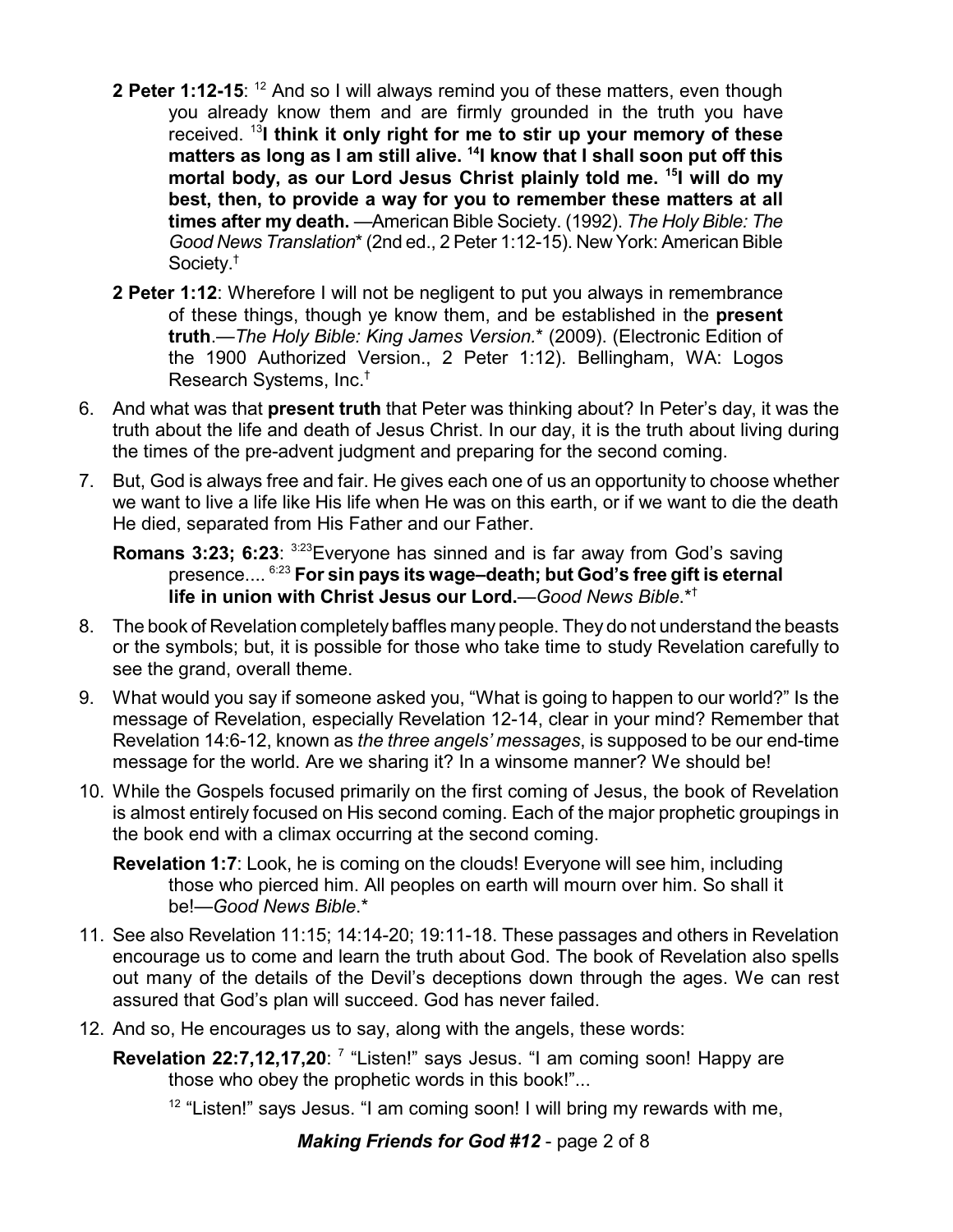to give to each one according to what he has done...."

<sup>17</sup> The Spirit and the Bride say, "Come!"

Everyone who hears this must also say, "Come!"

Come, whoever is thirsty; accept the water of life as a gift, whoever wants it....

<sup>20</sup> He who gives his testimony to all this says, "Yes indeed! I am coming soon!"

So be it. Come, Lord Jesus!—*Good News Bible*.\*

- 13. Why do you think several New Testament authors suggested that Jesus is coming very soon? Does 2000 years seem like "soon"? Or, "very soon"? Does that make it hard to convince our friends to take the book of Revelation seriously?
- 14. The very center of the book of Revelation is in the very center of Revelation 12. Chapters 12-14 go together. Chapter 12 gives us a bird's eye view of the great controversy while chapter 13 presents Satan's side in that controversy. Chapter 14 presents God's answers to Satan's challenges, and it is our job to carry God's answers to the world.
- 15. Following the giving of God's answers as recorded in Revelation 14:6-12, we see in verses 14-20 that it is time for the grain and the grapes to be harvested. Read Matthew 13:37-43 and Mark 4:29. Compare these two passages with Revelation 14:6-12.

**Revelation 14:7**: Saying with a loud voice, Fear God, and give glory to him; for **the hour of his judgment is come**: and worship him that made heaven, and earth, and the sea, and the fountains of waters.—*King James Version*.\*†

- 16. There is an interesting question that arises in the interpretation of Revelation 14:7.
- 17. What does *the hour of his judgment* mean? Does it mean, as many have suspected, that the time has come for God to judge us? In light of Romans 3:4, does it mean, the hour for us to be judged? Or, the hour for God to be judged? Or, both?
	- **Romans 3:4**: God must be true, even though every human being is a liar. As the scripture says,

"You must be shown to be right when you speak;

you must win your case when you are being tried."—Good News Bible\*

18. Revelation 14:6-12, the three angels' messages, are a rallying cry for Seventh-day Adventists.

> In a special sense Seventh-day Adventists have been set in the world as watchmen and light bearers. To them has been entrusted the last warning for a perishing world. On them is shining wonderful light from the word of God. They have been given a work of the most solemn import–the proclamation of the first, second, and third angels' messages. There is no other work of so great importance. They are to allow nothing else to absorb their attention.—Ellen G. White, *Testimonies for the Church*,\* vol. 9, 19.1 (1909). Compare *Evangelism* 119.3-120.0.

19. In light of Revelation 14:6, are we supposed to be afraid of God?

To "fear God" has to do with how we think. It is an appeal to live to please God and to place Him first in all of our thoughts. It is an attitude of obedience that leads us to live godly lives *(Prov. 3:7, Acts 9:31, 1 Pet. 2:17)*. This

*Making Friends for God #12* - page 3 of 8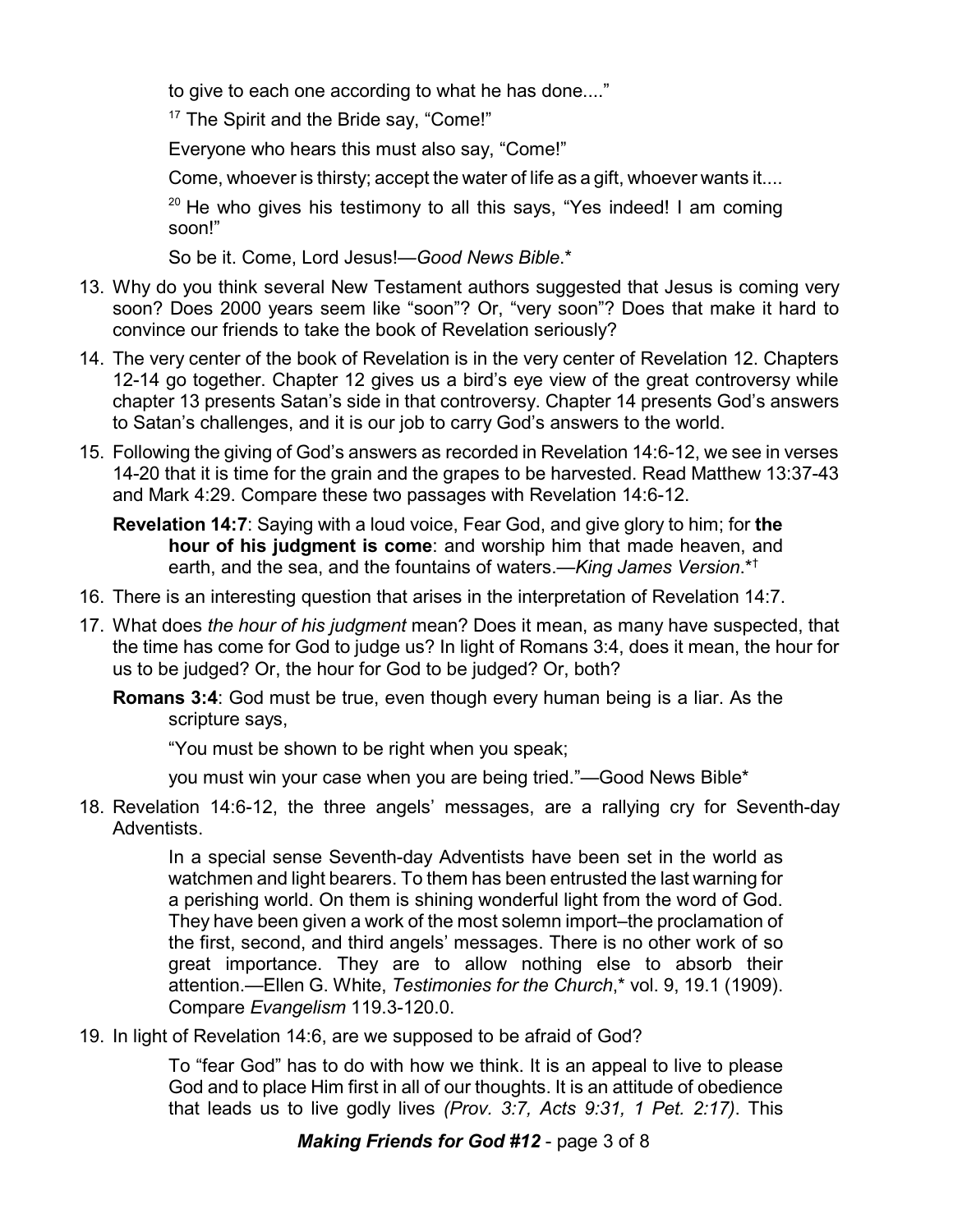message also invites us to "give glory" to God. Giving glory to God relates to what we do in every aspect of our lives.—*Adult Sabbath School Bible Study Guide*\* for Wednesday, September 16. §

- 20. How much time have you committed to understanding and spreading the truth about the three angels' messages? What has God told us about our responsibilities?
	- **1 Corinthians 6:19-20:** <sup>19</sup>Don't you know that your body is the temple of the Holy Spirit, who lives in you and who was given to you by God? You do not belong to yourselves but to God;  $^{20}$ he bought you for a price. So use your bodies for God's glory.—*Good News Bible*.\*

In an age of moral irresponsibility, when millions of people feel that they are accountable to no one but themselves, this judgment-hour message reminds us that we are responsible for our actions. There is a relationship between an attitude of reverence for God, obedience to God, and the judgment. Obedience is the fruit of a saving relationship with Jesus. Only His righteousness is good enough to pass the judgment, and, in His righteousness, we are secure. Through His righteousness we live to glorify His name in all that we do.—*Adult Sabbath School Bible Study Guide*\* for Wednesday, September 16.

- 21. In how many different ways are we supposed to worship God? Certainly, one of the main ways is in how we relate to Him during the Sabbath hours which are set aside for worshiping Him. Read Revelation 4:11; Genesis 2:1-3; and Exodus 20:8-11.
- 22. It should be no surprise to any of us that in light of God's plan for the holy Sabbath, Satan has attacked it in every way that he can imagine.
- 23. All the way back 2000 years ago in the days of John, God recognized that there would be many different churches active in our world. He also recognized that there would be many forms of deception that we need to avoid.
	- **Revelation 14:8**: A second angel followed the first one, saying, "She has fallen! Great Babylon has fallen! She made all peoples drink her wine—the strong wine of her immoral lust!"—*Good News Bible*.\*
	- **Revelation 17:3-6**: <sup>3</sup> The Spirit took control of me, and the angel carried me to a desert. There I saw a woman sitting on a **red beast** that had names insulting to God written all over it; **the beast had seven heads and ten horns**. [See Revelation 12:3.] <sup>4</sup>The woman was dressed in purple and scarlet, and covered with gold ornaments, precious stones, and pearls. In her hand she held a gold cup full of obscene and filthy things, the result of her immorality. **<sup>5</sup>On her forehead was written a name that has a secret meaning: "Great Babylon, the mother of all the prostitutes and perverts in the world." <sup>6</sup>And I saw that the woman was drunk with the blood of God's people and the blood of those who were killed because they had been loyal to Jesus.**—*Good News Bible*.\*† [What church could this be?] ‡
	- **Revelation 18:1-4:** <sup>18:1</sup> After this I saw another angel coming down out of heaven. He had great authority, and his splendour brightened the whole earth. <sup>2</sup>He cried out in a loud voice: "She has fallen! Great Babylon has fallen! She is now haunted by demons and unclean spirits; all kinds of filthy and hateful birds live in her. <sup>3</sup>For all the nations have drunk her wine—the strong wine of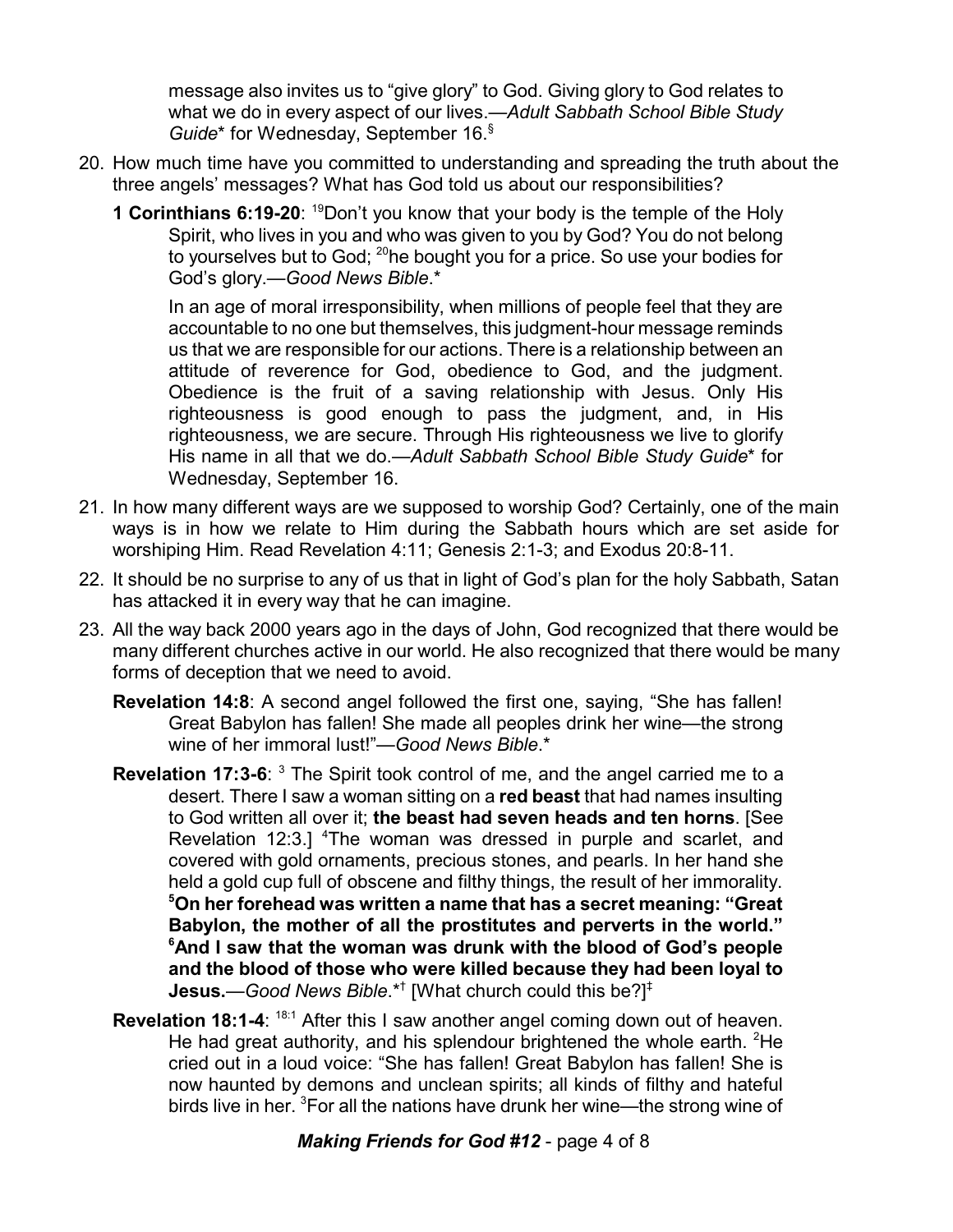her immoral lust. The kings of the earth practiced sexual immorality with her, and the merchants of the world grew rich from her unrestrained lust."

<sup>4</sup> Then I heard another voice from heaven, saying:

"Come out, my people! Come out from her!

You must not take part in her sins;

you must not share in her punishment!"—*Good News Bible*.\*

**In the book of Revelation, the term "Babylon" represents a false system of religion based on human works, man-made traditions, and false doctrines.** It exalts human beings and their self-righteousness above Jesus and His sinless life. It places the commands of human religious teachers above the commands of God. Babylon was the center of idolatry, sun worship, and the false teaching of the immortality of the soul. This false religious system has subtly integrated many of ancient Babylon's religious practices into its worship. God's last-day message to our dying planet is the message of Jesus and His righteousness. It echoes heaven's appeal: " 'Babylon the great is fallen, is fallen. . . . Come out of her, my people' " *(Rev. 18:2, 4)*. **God has divinely raised up the Seventh-day Adventist Church to exalt the message of Christ in all of its fullness. To exalt Jesus is to lift up everything He taught.** It is to proclaim the One who is "the way, the truth, and the life" *(John 14:6)*. It is to expose the errors of Babylon in contrast to the truths of Jesus.—*Adult Sabbath School Bible Study Guide*\* for Thursday, September 17. †§

24. Review Revelation 13 and 14. Several very important facts should be apparent: (1) Satan will use several assistants in his efforts to deceive and confuse humans. (2) Satan's efforts will be inordinately successful! Revelation 13 says, in effect, that **everyone will wonder after the beast**. (3) But then, Revelation 14 talks about God's responses to those claims from the Devil. And **God tells us clearly that we must come out from those deceptive practices and organizations and worship the true coming King.** This will not be easy. He warned us in **Revelation 14:12**: "This calls for endurance on the part of God's people, those who obey God's commandments and are faithful to Jesus."—*Good News Bible*.\*

> God has called His church in this day, as He called ancient Israel, to stand as a light in the earth. By the mighty cleaver of truth, the messages of the first, second, and third angels, He has separated them from the churches and from the world to bring them into a sacred nearness to Himself. He has made them the depositaries of His law and has committed to them the great truths of prophecy for this time. Like the holy oracles committed to ancient Israel, these are a sacred trust to be communicated to the world. The three angels of Revelation 14 represent the people who accept the light of God's messages and go forth as His agents to sound the warning throughout the length and breadth of the earth. Christ declares to His followers: "Ye are the light of the world." [Matthew 5:14] To every soul that accepts Jesus the cross of Calvary speaks: "Behold the worth of the soul: 'Go ye into all the world, and preach the gospel to every creature.'" [Mark 16:15] Nothing is to be permitted to hinder this work. It is the all-important work for [all] time; it is to be far-reaching as eternity. The love that Jesus manifested for the souls of men

> > *Making Friends for God #12* - page 5 of 8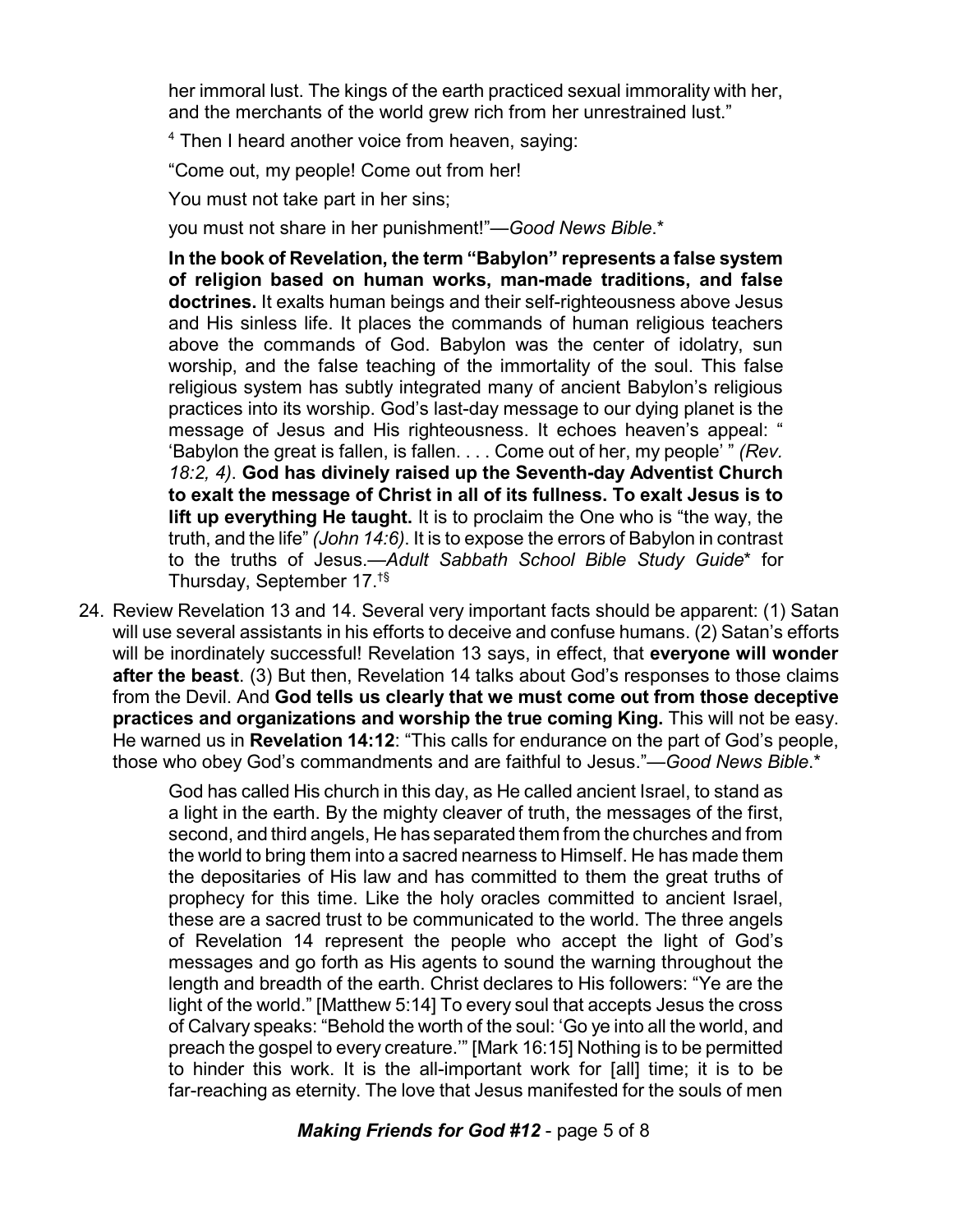in the sacrifice which He made for their redemption, will actuate all His followers.—Ellen G. White, *Testimonies for the Church*,\* vol. 5, 455.2-456.0. ‡

Christ accepts, oh, so gladly! every human agency that is surrendered to Him. He brings the human into union with the divine, that He may communicate to the world the mysteries of incarnate love. Talk it, pray it, sing it, fill the world with the message of His truth, and keep pressing on into the regions beyond.—Ellen G. White, *Testimonies for the Church*,\* vol. 9, 30.2. Compare *Signs of the Times*, February 10, 1909, par. 11.

- 25. Why do you think God has found it necessary to ask us to set aside one-seventh of our time to worship and honor Him? Do we need that time to study and prepare for the deceptions that the Devil is going to bring on this earth at the end of time? See Isaiah 58.
- 26. In Revelation 13 and 14, we read about *the mark of the beast* and *the seal of God*. **In several places in Scripture,** *the seal of God* **has been identified as the seventh-day Sabbath. It includes our full understanding of all the implications of believing in the true Sabbath.**
- 27. By contrast, *the mark of the beast* **is Satan's end-time deception**.
- 28. For an excellent presentation on the mark of the beast see:

<https://www.youtube.com/watch?v=hNpQNJG4mCk>

- 29. We have seen how the early disciples and the apostles were absolutely excited about presenting the gospel as they understood it. They considered it to be "present truth." Didn't most of them believe that Jesus would return very soon, maybe even in their day? Were they deceived? If we seek to teach people in our day that the coming of Jesus Christ is very soon, are we deceived?
- 30. What does Revelation say about who is behind these revelations?
	- **Revelation 1:1-3:** <sup>1</sup>This book is the record of the events that Jesus Christ revealed. **God gave him this revelation in order to show his servants what must happen very soon.** Christ made these things known to his servant John by sending his angel to him, <sup>2</sup>and John has told all that he has seen. This is his report concerning the message from God and the truth revealed by Jesus Christ. <sup>3</sup>Happy is the one who reads this book, and happy are those who listen to the words of this prophetic message and obey what is written in this book! For the time is near when all these things will happen.—*Good News Bible*.\*†
	- **Revelation 1:1-3:** <sup>1</sup> THE Revelation of Jesus Christ, which God gave unto him, to shew unto his servants things which must shortly come to pass; and he sent and signified it by his angel unto his servant John: <sup>2</sup> Who bare record of the word of God, and of the testimony of Jesus Christ, and of all things that he saw.<sup>3</sup> Blessed is he that readeth, and they that hear the words of this prophecy, and keep those things which are written therein: for the time is at hand.—*King James Version*.\*
- 31. **The everlasting gospel must be about God because we are very late comers to the universe. Therefore, the gospel cannot be only, or even primarily, about how God saves us. An everlasting gospel must speak to the past, the present, and the future. We will spend the rest of eternity studying the plan of salvation.**

The death of Christ upon the cross made sure the destruction of him who has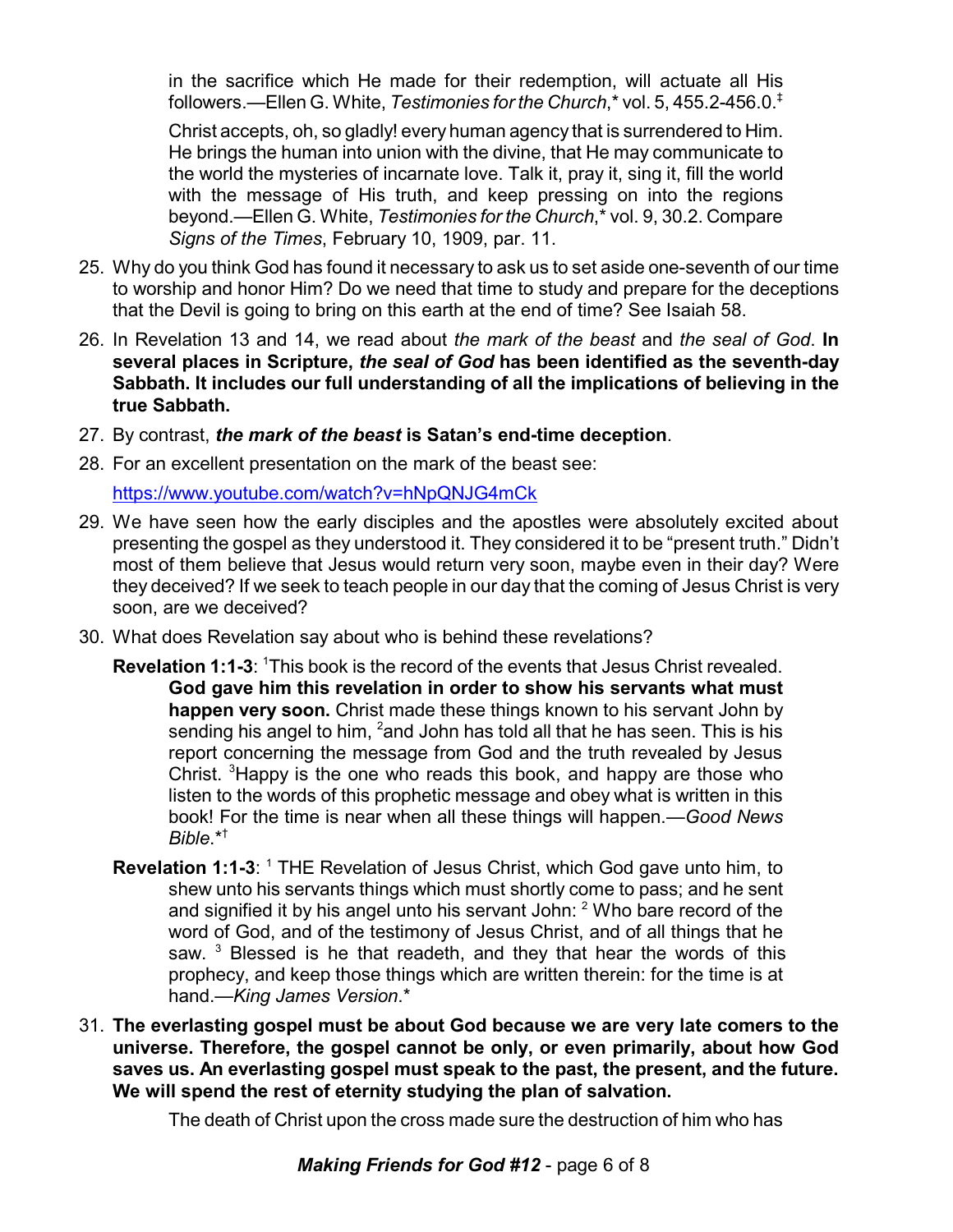the power of death, who was the originator of sin. When Satan is destroyed, there will be none to tempt to evil; the atonement will never need to be repeated; and there will be no danger of another rebellion in the universe of God. **That which alone can effectually restrain from sin in this world of darkness, will prevent sin in heaven. The significance of the death of Christ will be seen by saints and angels. Fallen men could not have a home in the paradise of God without the Lamb slain from the foundation of the world. Shall we not then exalt the cross of Christ? The angels ascribe honor and glory to Christ, for even they are not secure except by looking to the sufferings of the Son of God. It is through the efficacy of the cross that the angels of heaven are guarded from apostasy. Without the cross they would be no more secure against evil than were the angels before the fall of Satan. Angelic perfection failed in heaven. Human perfection failed in Eden, the paradise of bliss. All who wish for security in earth or heaven must look to the Lamb of God. The plan of salvation, making manifest the justice and love of God, provides an eternal safeguardagainst defectioninunfallenworlds, aswell as among those who shall be redeemed by the blood of the Lamb.**—Ellen G. White, *The Signs of the Times*,\* December 30, 1889, par. 4; *5SDABC*\* 1132.8-9. † Compare Ephesians 1:9-10; 3:9-10; and *Signs of the Times*, January 20, 1890.

- 32. Angelic perfection failed in heaven, and God "had to" allow that sin of Lucifer to "go to seed" so that: (1) We as well as sinless creatures in the past and in the future can see the results of rebellion and separation from God; and (2) It is also to confirm that God allows freedom for us to choose His way or Satan's way. Sin "could" rise again; however, God will not need to let any new sin or rebellion go to seed again because the "museum of sin" and the "museum of the plan of salvation" will be preserved for all to see for all eternity.
- 33. Ellen G. White stated the everlasting gospel in this way:

The plan for our redemption was not an afterthought, a plan formulated after the fall of Adam. It was a revelation of "the mystery which hath been kept in silence through times eternal." Romans 16:25, R. V. It was an unfolding of the principles that from eternal ages have been the foundation of God's throne. From the beginning, God and Christ knew of the apostasy of Satan, and of the fall of man through the deceptive power of the apostate. God did not ordain that sin should exist, but He foresaw its existence, and made provision to meet the terrible emergency. So great was His love for the world, that He covenanted to give His only-begotten Son, "that whosoever believeth in Him should not perish, but have everlasting life." John 3:16.—Ellen G. White, *The Desire of Ages*\* 22.2.

34. Our world is starved for genuine acceptance and love. The gospel provides forgiveness, belonging, grace, and life-changing power. God has gone to extraordinary lengths to win back His estranged children.

> The death of the martyrs can bear no comparison with the agony endured by the Son of God. And we should take larger, broader, and deeper views of the life, sufferings, and death, of God's dear Son. When the atoning sacrifice shall be viewed correctly, the salvation of souls will be felt to be of infinite value. In comparison with the enterprise of everlasting life, every other sinks into insignificance. But how have the counsels of this loving Saviour been